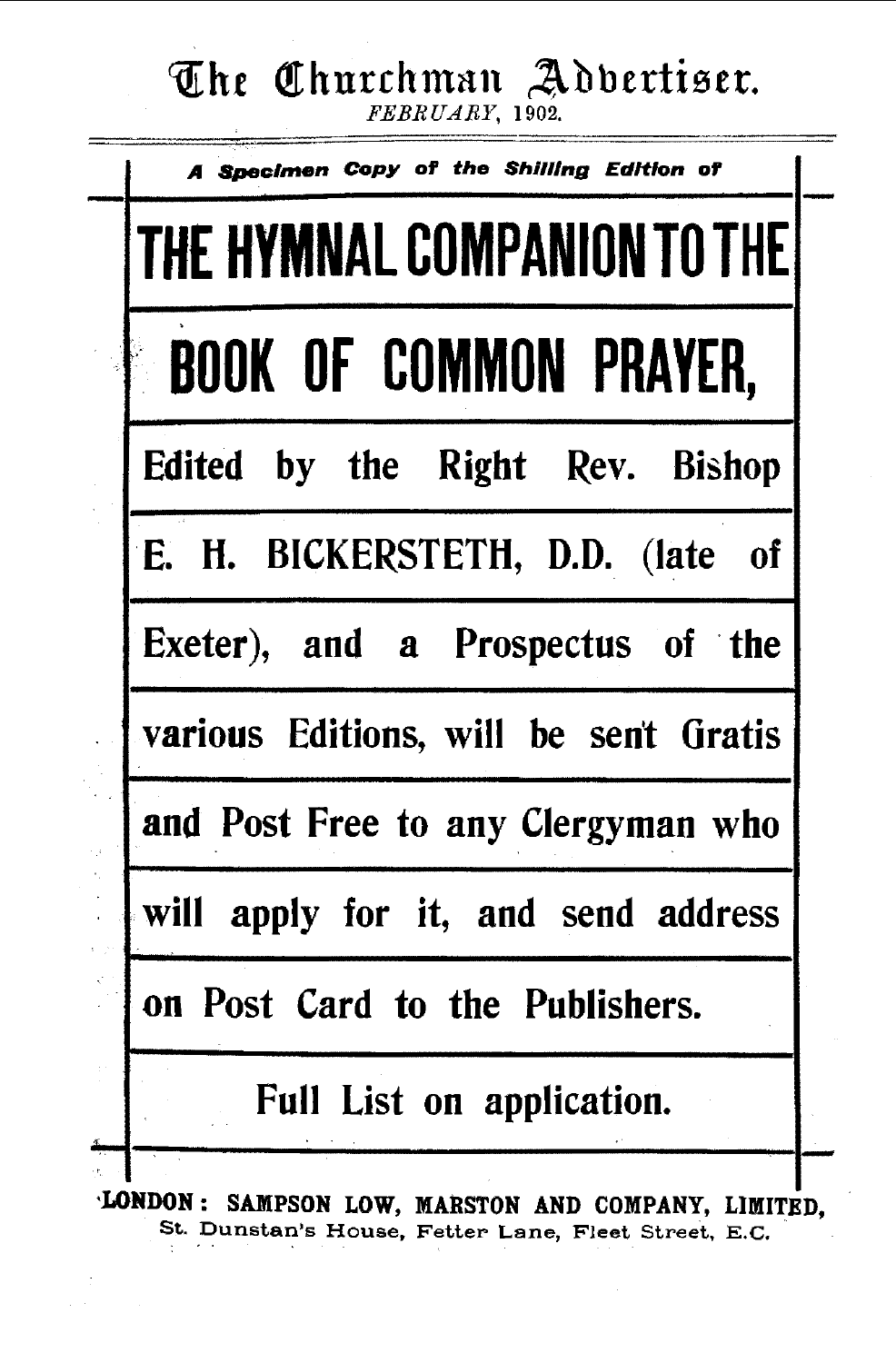# **ELLIOT STOCK'S NEW PUBLICATIONS.**

In crown 8vo., paper cover, 6d. net.

**DESTRUCTIVE RESULTS OF THE HIGHER CRITICISM.** 

As disclosed in Modern Criticism and the Preaching of the Old Testament. By the Rev. JAMES JOHNSON, Senior Minister, St. James' United Free Church, Glasgow ; Author of "A Century of Christian Progress," "China and Formosa," "China and its Future," etc.

**NOVELS. NERV** 

In crown 8 vo., bound in cloth, gilt lettered, price 6s.

### **A PARISH SCANDAL.** By Mrs. CHARLES MARSHALL.

"Brightly and crisply told. Sure to amuse many readers, and to instruct others."-Sheffield Daily Inde $pendent.$ 

A distinctly original and powerful new novel."-The Rock.

"The tale is developed with some skill, and is sufficiently entertaining. *"-Glasgow Herald.* 

In crown 8vo., cloth, gilt lettered, price 6s.

### **LIFE** *versus* **LIFE ; or, the Fight for Humanity.** By ALBERT WARDHAM.

In this story the writer has adopted the popular form of a novel in dealing with the subject of War. In several of the chapters the subject is freely and deliberately discussed from all points of view. Other social and religious questions of equal importance to the cause of humanity are dealt with incidentally.

In crown 8vo., cloth, gilt lettered, price 6s.<br> $\textbf{HON}: ~\textbf{AGON} \textbf{STES}. \quad \text{By} \enspace \text{or}$ EAIN MACARTHON: AGONISTES. By JOHN CHARLESON.

ELLIOT STOCK, 62, PATERNOSTER ROW, LONDON, E.C.

# **HODDER AND STOUGHTON'S LIST.**

**THE LIFE OF THE MASTER.** By Rev. JOHN WATSON, M.A., D.D. With sixteen full-page Illustrations in Colours by an Artist sent specially to Palestine. Royal 8vo., cloth, 25s. net.

full-page Illustrations in Colours by an Artist sent specially to Palestine. Royal 8vo., cloth, 25s. net.<br>
(Propectus on application.)<br>
"The Western excess, and in attributes of immortal enery."--Dr. Joseph Parsers.<br>
"Dr.

THE PULPIT BIBLE. Original Notes and Comments on Holy Scripture from Genesis to Revelation. By Rev. JOSEPH PARKER, D.D. Strongly bound in Persian levant, £2 2s. net. (Prospectus Revelation. By Rev. Jos£PH PARKER, D.D. Strongly bound in Persian levant, £2 2s. net. *(Prospectus on application.)* 

"We have put The Pulpit Bible' at the head of our 'Gift-book' notices because it would not be easy to find one of more dignified form and greater usefulness."—Spectator.<br>"Dr. Parker has produced a volume which will not ou

**CULTURE AND RESTRAINT.** By Rev. HUGH BLACK, M.A., Edinburgh. Second Edition. Crown 8vo., doth, 6s.<br>
"Erom the first page to the last the book is thoroughly well informed, fair-minded in the highest degrees,<br>
acute in crit

# **APOSTOLIC OPTIMISM, and other Sermons.** By Rev. J. H. JowEn,M.A.,

Birmingham. Second Edition. Crown 8vo., cloth, 6s.<br>"The volume is a great refreshment. As we breathe its bracing air, and take in its great horizons, we<br>realize afresh the preatness of the pulpit's mission when adequately

**THE CHURCH'S ONE FOUNDATION.** Christ and Recent Criticism. By the Rev. W. RoBERTSON NICOLL, LL.D. Second Edition. Crown Svo., cloth, Ss. 6d.

**THE PROGRESS OF DOGMA.** Being the Elliott Lectures, delivered at the Western

Theological Seminary, Allegheny, Penna., U.S.A. By JAMES ORR, M.A., D.D., Professor of Apologetics<br>and Systematic Theology, United Free Church College, Glasgow. Large crown 8vo., cloth, 7s. 6d.<br>"The learning shown is very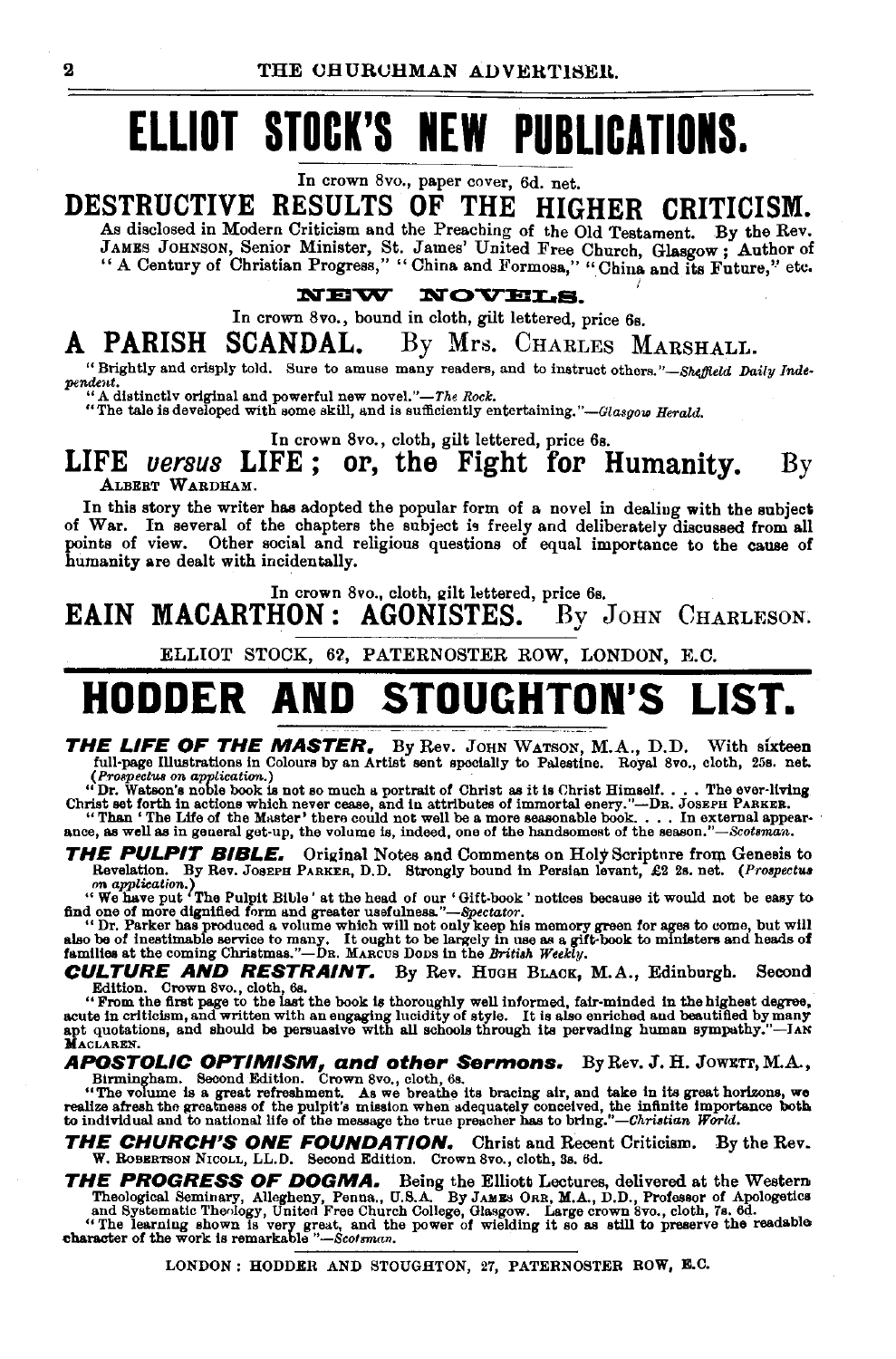# MUDIE'S LIBRARY

For the CIRCULATION and SALE of all the BEST

ENGLISH, FRENCH, GERMAN, ITALIAN, SPANISH, AND RUSSIAN BOOKS.

From ONE GUINEA per annum. From TWO GUINEAS per annum.

LONDON BOOK SOCIETY (for weekly N.B.-Two or Three friends may UNITE exchange of Books at the houses of Subscribers) from TWO GUINEAS per annum. IN ONE SUBSCRIPTION.

TOWN SUBSCRIPTIONS: COUNTRY SUBSCRIPTIONS:

LIBRARIES & PUBLIC INSTITUTIONS, TOWN & VILLAGE CLUBS, SUPPLiED ON LIBERAL TERMS.

Prospectuses and Monthly Lists of Books gratis and post free.

## CHEAP PARCElS SUITABLE FOR VILLAGE CLUBS & LIBRARIES.

The following Special Parcels of Second-hand Books are made up and offered at the low prices affixed, net for cash with order :

|                                  | Complete 1 Volume Novels by Popular Authors, rebound<br>in strong cloth, gilt lettered. | 63s. |  |  |  |
|----------------------------------|-----------------------------------------------------------------------------------------|------|--|--|--|
|                                  | Volumes Assorted (25 Volumes of Travel, Biography, etc., and 25 Volumes Fiction)        | 63s. |  |  |  |
|                                  |                                                                                         | 40s. |  |  |  |
| 12                               | Volumes of Theological Biography, newly rebound in<br>cloth                             | 40s. |  |  |  |
| 20                               | Volumes of Miscellaneous Books, newly rebound in<br>eloth                               | 40s. |  |  |  |
| $\mathcal{D}$                    | Volumes of Political Biography, newly rebound in<br>cloth                               | Ωs.  |  |  |  |
| FULL PARTICULARS ON APPLICATION. |                                                                                         |      |  |  |  |

# MUDIE'S LIBRARY, Limited, 80-84, NEW OXFORD STREET,

241, BROMPTON RD., S.W., & 48, QUEEN VICTORIA ST., E.C., LONDON. AND AT BARTON ARCADE. MANCHESTER.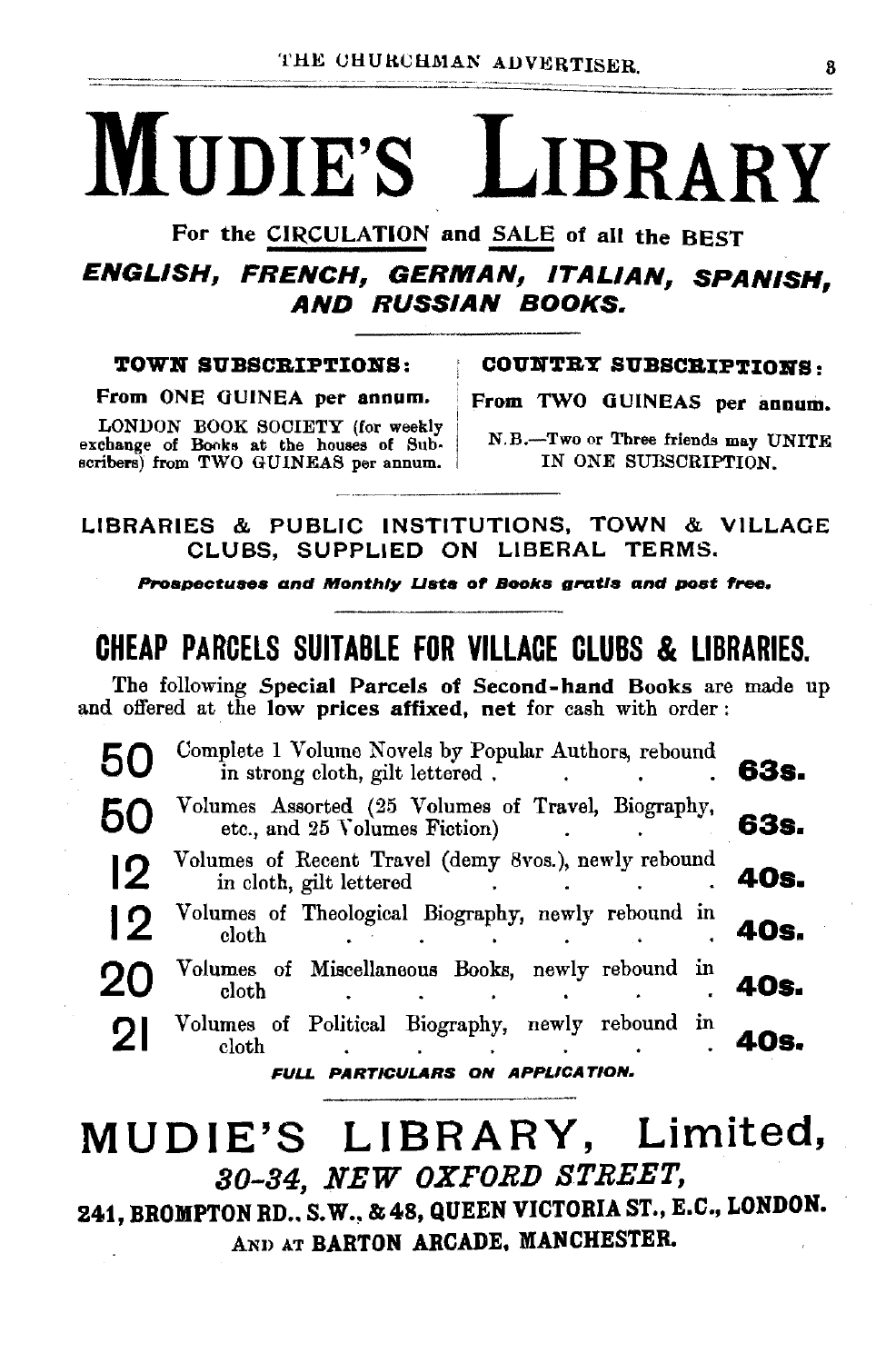# " HOME WORDS" GIFT BOOKS.

# "The Best Gift is a Good Book."

NEW EDITION. 285th Thousand. Cloth, thick bevelled boards. 1s. 6d.

Also specially suitable for present distribution as Sunday and Day School Prizes, etc., in view of the approaching Coronation.

Distribution terms for quantities over 95, 18.<br>each (direct from the Publisher only).

**THE** 

# **QUEEN'S RESOLVE:**

AND HER DOUBLY ROYAL REIGN.

#### Mith England's Mielcome to our Hing.

By the Rev. CHARLES BULLOCK, B.D.,<br>*Editor of "Home Words," "The Fireside," etc.* 

Containing leading incidents in the Life of outsiding indicates and hearly 50 Portraits and Hustrations. His Majesty the King and the Prince and Princess of Wales have graciously accepted the volume " with much pleasure."

Now Ready. With Portraits and Illustrations. 2s.

"NEAR THE THRONE." Frances Ridley<br>Havergal: the Sweet Singer and the<br>Royal Writer.

By the Rev. CHARLES BULLOCK, B.D., Formerly Rector of Et. Nicholas', Worcester, Author of<br>"The Way Home," "The Old Gospel Ever New," etc.

Handsome bevelled cloth gilt. 3s. 6d.

### WONDERLAND WONDERS

By the Rev. JOHN IBABELL, F.E.S., Author of "The Insect World," etc.

Many first-class Illustrations by Louis Wain and cthers.

"It is written in a very attractive style, and<br>contains many interesting facts concerning hirds same and animals which cannot fail to delight and instruct readers of all to delight and instruct readers of all to delight and others, are excellent."-Westminster Gazette.

Handsomely bound, with Illustrations. 346<br>pages. 3s. 6d.

#### THE SHADOW LIFTED; or, The Home Magnet.

By ANNIE LUCAS, Author of "Leonie."

Depends provided the definition of the definition of the special purpose of the definition the 'shadows' of home discribed which so often, as Cowper sang, 'break with blessing'-may fittingly be regarded as an expression an

Cloth gilt. For Presentation. 3s. 6d.<br>CENTENARY OF COWPER: A Book for Every Home.

#### THE POET OF HOME LIFE.

By ANDREW JAMES SYMINGTON, F.B.S.N.A.

With Centenary Papers by the Very Rev. Dean<br>Farrar, D.D., the Rev. John Callis, M.A., Canon<br>Within M.A., Canon Wilton, M.A., the Rev. Charles Bullock, B.D., and others.

With 24 Fine Art Illustrations.

### Cloth gilt, special Art paper. Price 5s. NEW CENTURY HYMNS FOR THE CHRISTIAN YEAR.

By the Rev. F. W. ORDE WARD, B.A.,<br>Author of " Matin Bells." etc.

"These hymns offer us, in effect, a substitute for Keble's "Christian Year.""--Record.

ow Ready. For Presentation. Bevelled gilt,<br>With many Illustrations. Tenth Thousand. Price 18. 6d. Now Ready.

COURTSHIP AND MARRIAGE: Sidelights of Home Life.

By the EDITOR of "Home Words."

"A bright little book, which contains sage and timely counsel. The volume need not be regarded as exclusively designed for those who contemplate entering the married state; it may be read with profit by others."-Christian.

Crown 8vo., c'oth. 1s. 6d.

A NINE DAYS' WONDER; or, The Mystery in the House.

An Anti-Gambling Story.

By EDWARD GARBETT,<br>Author of "A Black Diamond," etc.

Fully Illustrated by A. Twidle and F. Parks.

Illustrated Edition of the Popular Work. Large crown 8vo., cloth gilt, bevelled, 5s.

DAYSPRING: A Story of the Time of William Tyndale.

By the late EMMA MARSHALL, Author of "Mother and Son," etc.

New and Revised Edition. Price, in cloth gilt, 1s.

#### HEART CHEER FOR HOME SORROW.

By the Rev. CHARLES BULLOCK, B.D.

"A sweet little anthology of pieces, in prose and poetry, designed to comfort them that mourn. All we meet in his pages is fair and good."-Sunday School Chronicle.

An Illustrated Booklet, together with Lists of Books specially offered this Season at reduced prices, will<br>be sent to any reader of "CHURCHMAN" on application to the Manager.

LONDON: "HOME WORDS" OFFICE, 11, LUDGATE SQUARE, LUDGATE HILL, E.C.

4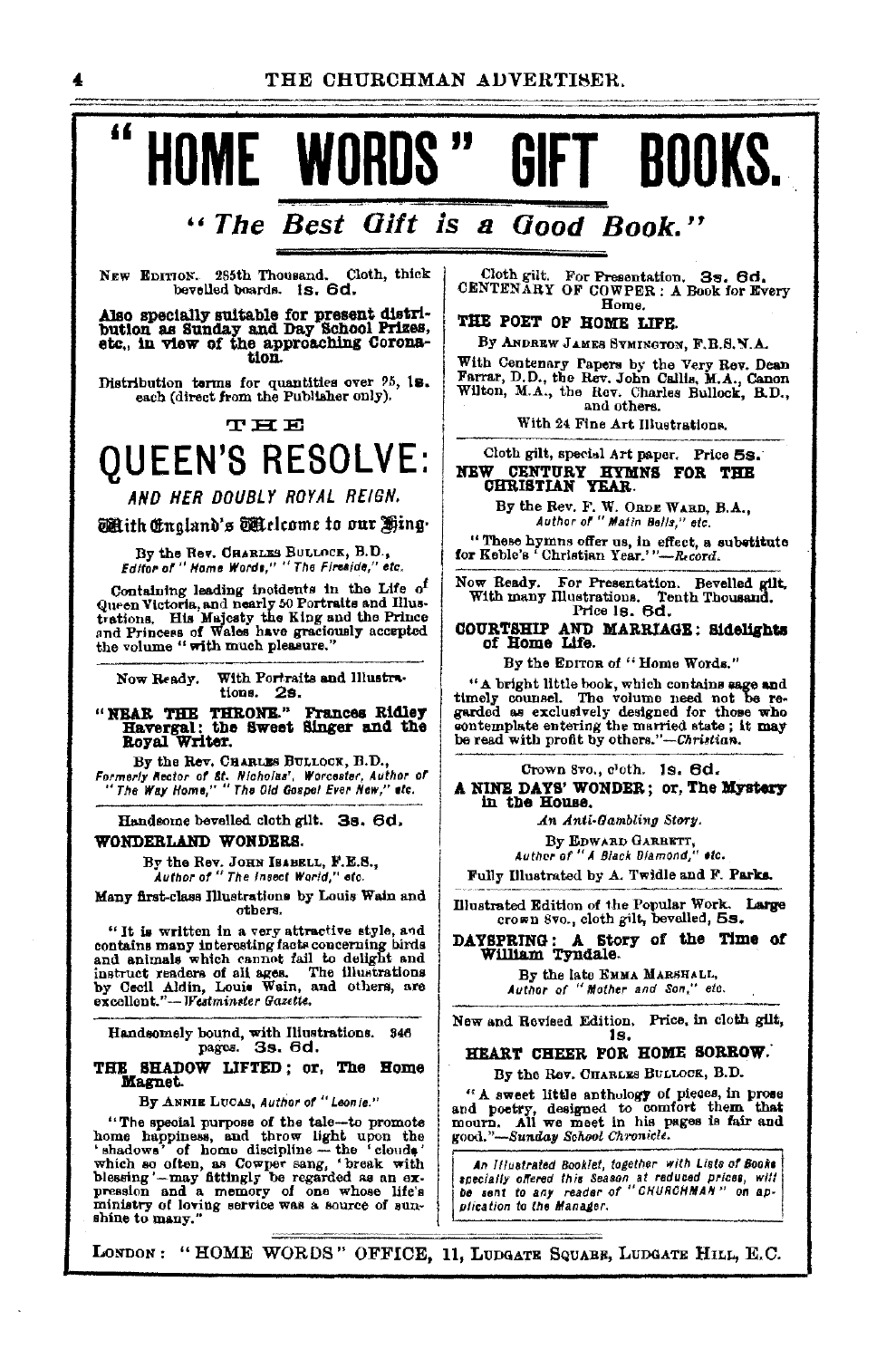The Church's Outlook for the Twentieth Century.

Now READY. In crown Svo., bound in cloth, price 28. 6d. net.

# Theology, Old and New.

By REV. W. F. COBB, D.D., Rector of St. Ethelburga, Bishopsgate.

This work Is the Fitst Volume of a New Series of Handbooks on Current Ecclesiastical Problems, entitled,

### THE CHURCH'S OUTLOOK. FOR THE TWENTIETH CENTURY,

and will be followed at short intervals by others.

" Dr. Cobb approaches his subject in a liberal spirit. His grasp of many fundamentals is strong, and his tone reverent."-Churchman.

"The, work altogether is a most suggestive and capable contribution to that great work of theological reconstruction which religious thinkets of every Church and party realize as tho immediate work before *tbem."-Ckristian World.* 

### A NEW ILLUSTRATED LIFE OF CHRIST.

In large crown Svo., tastefully printed and illustrated, bound in eloth, gilt lettered, price 58. net.

## The Son of Man: A Plain History of the Life of Our Lord Jesus Christ.

By ALEY FOX.

With a Preface by PREBENDARY E. C. SUMNER GIBSON, D.D.

"The writer treats her great subject with becoming reverence and thoroughness."-Dundee Advertiser.

"The writer treats her great subject with becoming reverence and dioroughness.  $\rightarrow$  Delock will really be found a safe and valuable aid coordional study."—Rock.<br>"A simply-written life of our Lord; likely to be especially

In crown Svo., cloth, gilt lettered, price 3s. 6d.

# Two Treatises on the Church.

The First by THOMAS JACKSON, D.O. ("one of the best &nd greatest minds our Church bas nurtured ").

The Second by ROBERT SANDERSON, D.O., formerly Lord Bishop of Lincoln.

TO WHICH IS ADDED

### A LETTER OF BISHOP COSIN.

On "The Validity of the Orders of the Foreign Reformed Churches," printed previously in  $r843$  and now reprinted verbatim

The three Treatises here reprinted in a handy form are by authors whose names need no introduction. If the two Bishops-Sanderson and Cosin—are the better known, Dr. T. Jackson is probably the abler of the better known thre

In crown Svo., cloth, gilt lettered, price 6s.

# *Redemption According to the Eternal Purpose.*

By the Rev. W. SHIRLEY.

ELLIOT STOCK, 62, PATERNOSTER ROW, LONDON, E.C.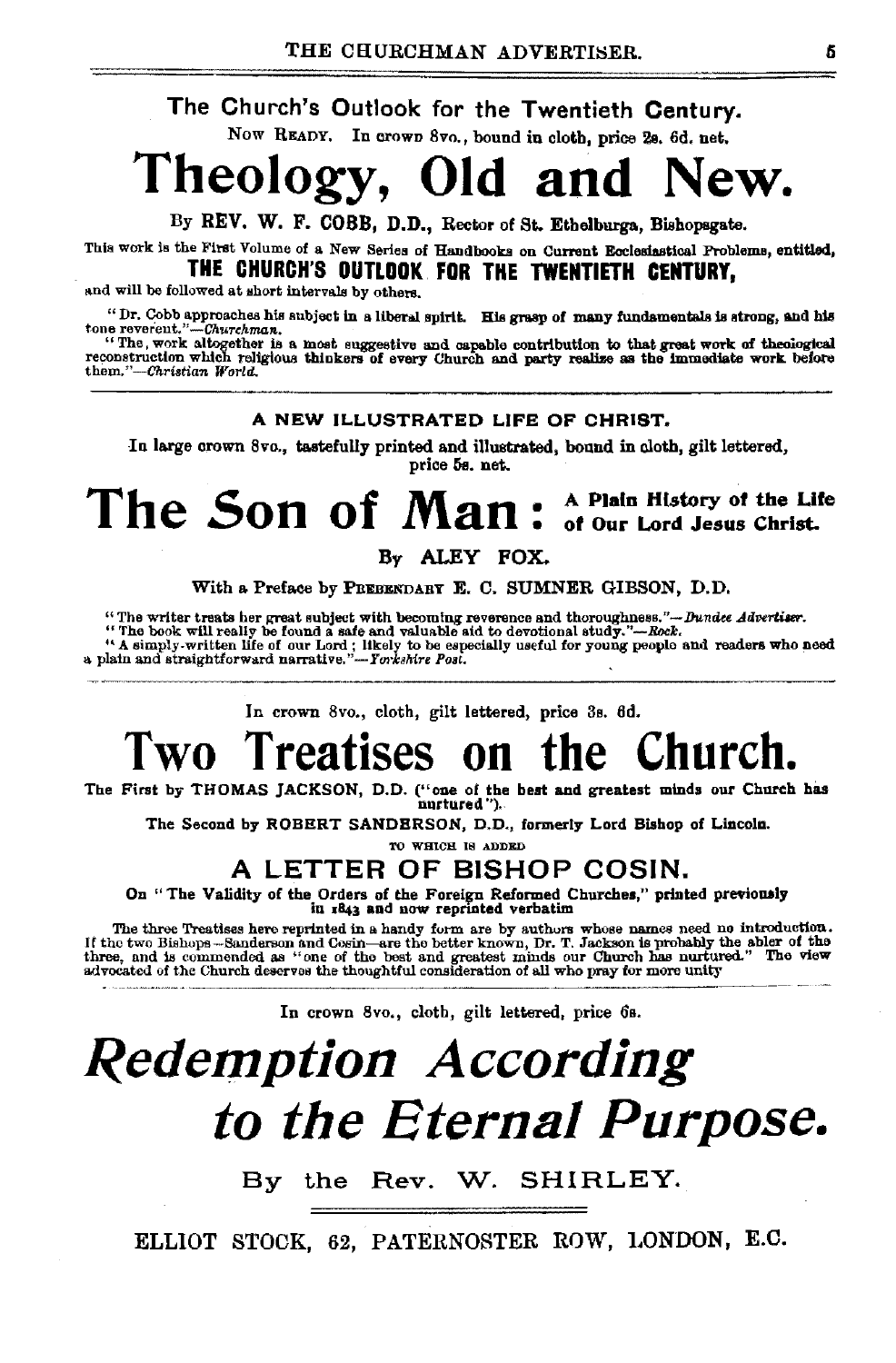# **Elliot Stock's New Publications.**

BY THE LATE LORD BISHOP OF LONDON. In foolscap 8vo., tastefully printed and bound, price 5s.

CHURCHPEOPLE. **COUNSELS** FROM THE WRITINGS OF

RIGHT REV. MANDELL CREIGHTON, D.D., THE RIGHT HON. AND

The late Lord Bishop of London.

SELECTED AND ARRANGED BY J. H. BURN, B.D.

"It would be difficult to overestimate the value of a book like 'Counsels for Churchpeople." **Bishon** Creighton is invariably clear, sensible, and suggestive, and his manner of treatment is admirably united to the mental habits of the time."-Literature.

#### UNIFORM WITH THE ABOVE.

Tastefully printed and bound. Price 5s., post free.

# THE LIFE OF CHRISTIAN SERVICE:

### (A Gook of Devotional Choughts.

From the Writings of F. W. FARRAR, D.D., F.R.S., Dean of Canterbury. Selected and arranged by J. H. BURN, B.D.

"An exceedingly valuable work, full of the choicest gems, brilliant and penetrating Many a dull hour can be made bright and cheerful by studying the thoughts of the venerable Dean, as depicted in the pages of "The Life of

"Devottonal readers will find very little to dissent from in those pages. They will certainly find much from which to profit, and, it is needless to say, many brilliant passages of great eloquence and power."—Nevs.

Tastefully printed and bound, gilt top. 5s.

# **HELPS TO FAITH AND PRACTICE:**

### (N Gook of Devotional (Readings.

From the Writings of HENRY SCOTT HOLLAND, M.A., Canon and Precentor of St. Paul's Selected and arranged by J. H. BURN, B.D. Cathedral.

"It will greatly please the admirers of the orator and preacher, and gratify his friends as a remembrance of his deeds of kindness."-Churchwoman.

"There is not a page which does not contain a helpful thought or an inspiring message."—Quiver.<br>"A very charming book of devotional readings."—Bristol Mercury.<br>"A volume of reflections which will certainly prove helpful to Gazette.

"We can recommend the book to those who have but little time for devotional reading."-Church Review. "The book will prove very useful for short Lenten readings."-Pilot.

**SECOND** EDITION.—In foolscap 8vo., tastefully printed and handsomely bound, price 5s.

# **HELPS TO GODLY LIVING:**

### G Gook of Devotional Choughts.

From the Writings of the Right Honourable and Most Reverend FREDERICK TEMPLE, D.D., LORD ARCHBISHOP OF CANTERBURY. Selected and arranged, with His Grace's permission, by J. H. BUBN, B.D.

"We shall be surprised if this quiet little book does not do a solid amount of good on these lines. Church men will receive it with a cordial welcome."—Guardian.

"The book is a distinct aid to devotional literature, the presence of an index contributing also to its value."-Family Churchman.

" A good and suitable aid to meditation."—Charch Family Newspaper.<br>"A good and suitable aid to meditation to devotional literature."—Aberdsen Jeurnal.<br>"It is a beautiful book. The best possible souvenir of Archbishop Templ

ELLIOT STOCK, 62, PATERNOSTER ROW, LONDON, E.C.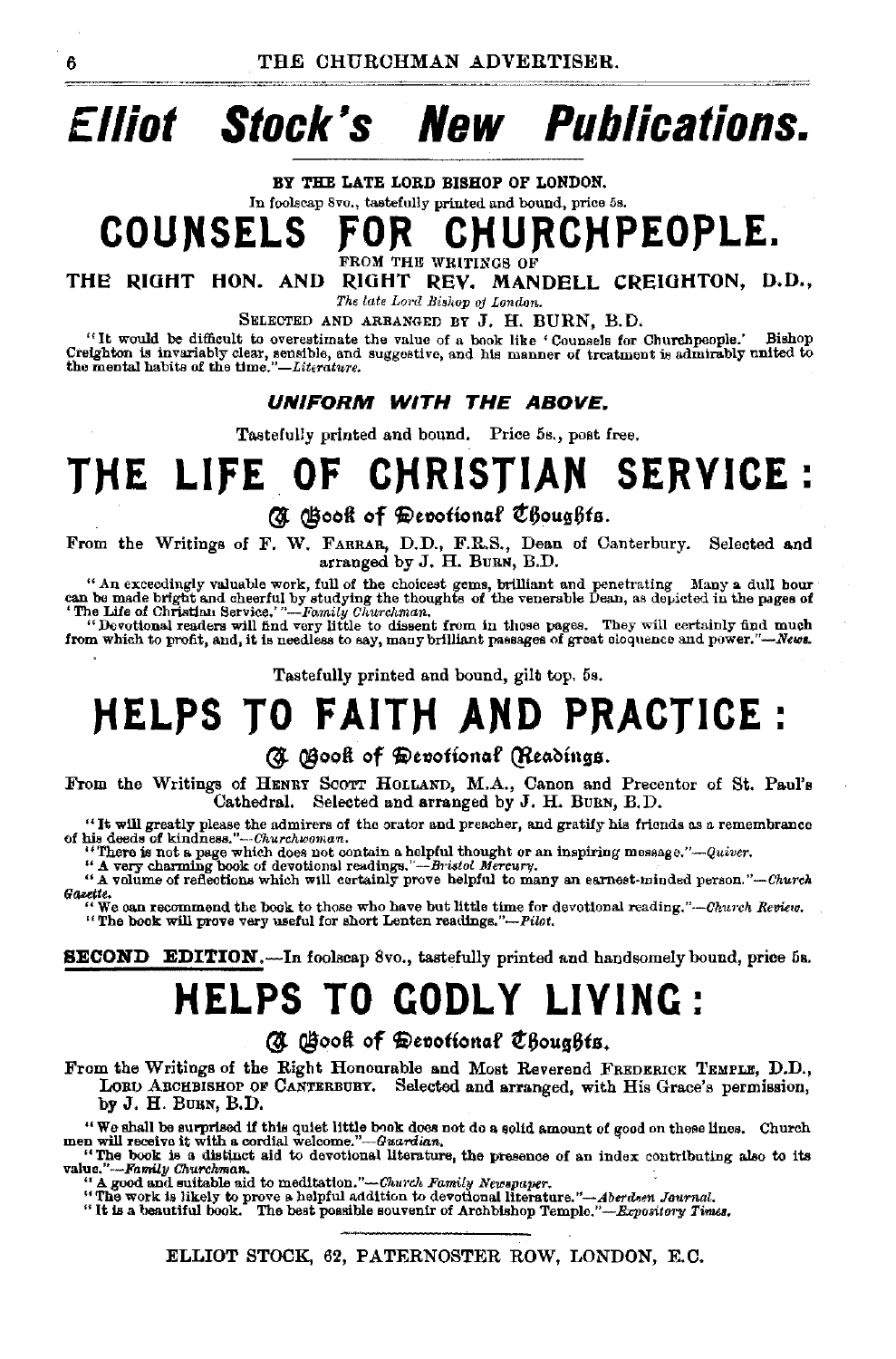### NEW VOLUME OF "THE CHURCH'S OUTLOOK FOR THE TWENTIETH CENTURY<sup>"</sup> SERIES.

In crown 8vo., cloth, gilt lettered, price 2s. 6d. net.

# OUR ATTITUDE TOWARDS ENGLISH ROMAN CATHOLICS AND THE PAPAL COURT.

### By ARTHUR GALTON, B.A.,

*Sometime Priest in the Roman Catholic Church.* 

THE Author has endeavoured in this work to explain the constitutional attitude of Englishmen towards English Roman Catholics, by examining the history of the Papacy, and its various relations towards England in the past. The growth of the Papacy is examined and explained. The state of the Church in Engl Supremacy, from Henry II. to Henry VIII., is discussed, as well as the causes, nature, and progress of the Reformation. The fierce battle of the Papacy against Queen Elizabeth, and the methods of the Jesuits in waging it, are treated at some length. A clear distinction is made between the various Nations and Churches in communion with Rome and the Papal Court which has now come to rule them as a centralised and autocratic organisation, claiming to be infallible.

The whole subject is treated historically, without any political or sectarian bias. A high tribute is paid to the English Roman Catholic body, as distinguished from the Papal Curia; and the incompatibility of the English and Roman spirits, in method, in government, and in principles, is illustrated by history.

The following list of the subjects treated of in the work will show its character and scope:-

| Introductory.                                 | Elizabeth's Battle against the Papacy.          |
|-----------------------------------------------|-------------------------------------------------|
| The Patriarchates.                            | The Stuarts and the Revolution.                 |
| The Roman Patriarch.                          | The Society of Friends and Suppression of the   |
| British and English Christianity.             | Jesuits.                                        |
| The Foundations of the Papal Legend.          | The Revival of the Papacy and the Infallibility |
| The Norman and Papal Conquest of England.     | of the Pope.                                    |
| The New Learning and the English Reformation. | The Principles of the Modern Papacy Un-         |
| The Disendowment of the Religious Orders.     | changed.                                        |
| The Reformation of the Church.                | The Effects and Future of Papacy.               |
| Henry VIII.                                   | The Present Position of Roman Catholics in      |
| The Council of Trent and the New Romanism.    | England.                                        |

The following volumes of the CHURCH's OUTLOOK SERIES will be issued at short intervals :

THE PLACE OF THE LAITY IN THE CHURCH. By Right Rev. ALFRED BARRY, D.D., D.C.L., sometime Bishop of Sydney.

- PERSONAL RELIGION. By Rev. G. H. S. WALFOLE, D.D., Principal of Bede College, Durham.
- HOME MISSION WORLD. By Rev. R. W. HARRIS, M.A., sometime Secretary East London Church Fund.
- THE ENRICHMENT OF THE PRAYER BOOK. By Rev. F. E. BRIGHTMAN, M.A., Librarian, Pusey House, Oxford.

The first Volume of the Series, entitled "  $\mathfrak{C}$ Beofogy.  $\mathfrak{O}$  fo and (Item." can be had of any Bookseller, or of the Publisher,

ELLIOT STOCK, 62, PATERNOSTER ROW, LONDON, E.C,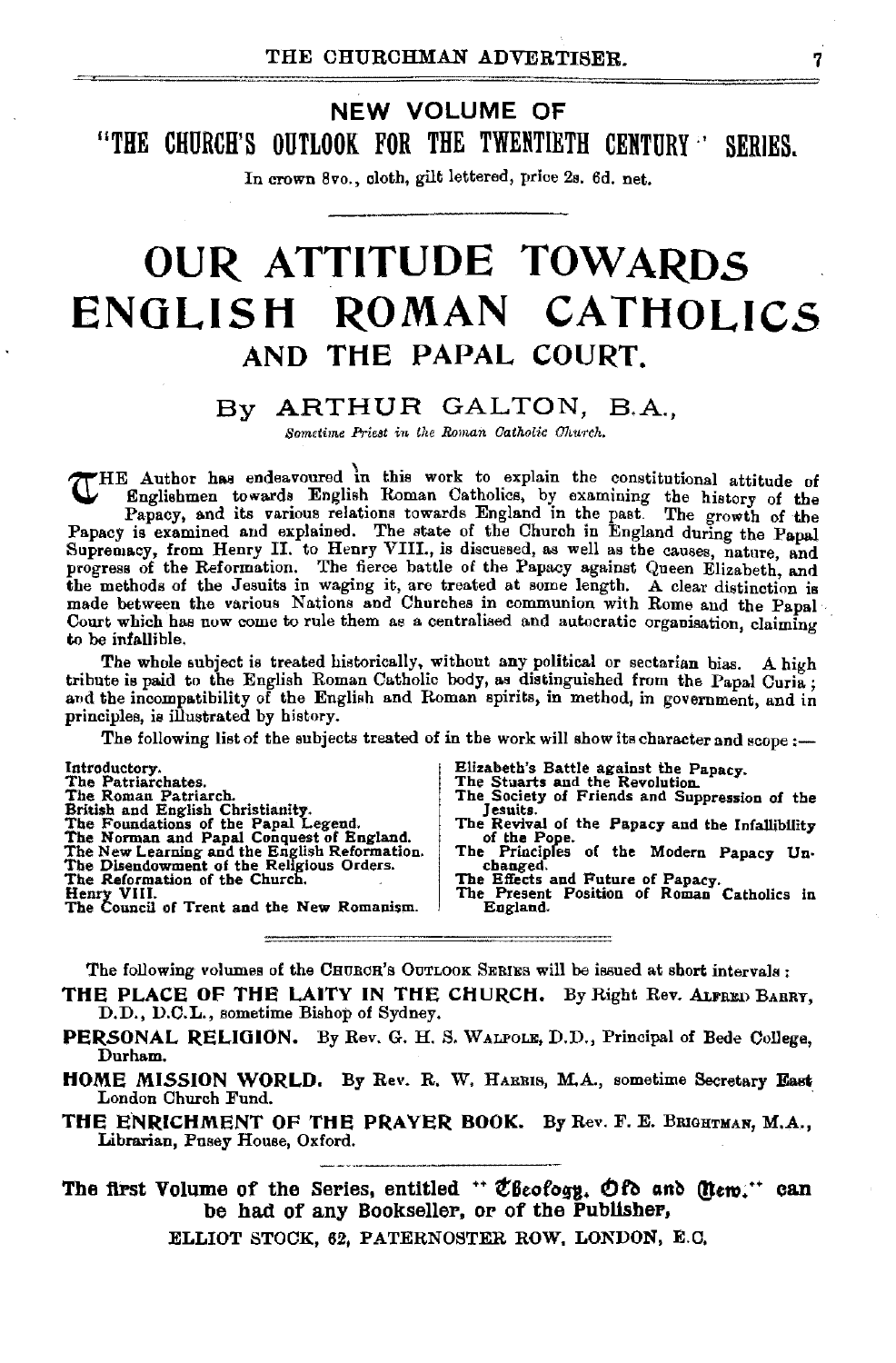In square crown 8vo., handsomely bound in cloth, and fully illustrated. Price 6s. net.

### MINSTER GARDEN. IN  $\mathbf A$

A CAUSERIE OF THE OLD TIME AND THE NEW.

### By the DEAN OF ELY.

. A Charming Succession of Gossiping Chapters.

Mith many quaint and picturesque fillustrations of the Agoks and Corners of Elp Cathedral and its Surroundings.

"A delightful book; contains numerous pleasing illustrations of Ely Minster and garden, and the cover is tastefully designed."—Church Bells.

"It is a book to possess and dip into very often, betraying the personality of the writer, and teaching much that is well worth learning of the past, especially that past connected with the old minster."-Bookman.

"In this volume Dean Stubbs reveals himself as a verse writer of no mean ability."-Globe.

"Succeeds in bringing before us the wealth of historical, legendary, literary, and scenic material connected with Ely."-Daily Graphic.

"A book which has infused into it the charm and the calm restfulness of the cathedral close. The Dean gives us an olla podrida of history, poetry, anecdote and dialogue. There is illustrated with features of beauty-spots of the cathedral and its surroundings."-Christian World.

LONDON: ELLIOT STOCK, 62, PATERNOSTER ROW, E.C.

In Medium 8vo., printed on Art Paper and tastefully bound and fully illustrated, price 8s. 6d. net.

# SCOTTISH CATHEDRALS AND ABBEYS:

#### THEIR HISTORY AND ASSOCIATIONS.

### BY M. E. LEICESTER ADDIS.

"The volume has a good equipment of photographic illustrations, and should prove both readable and instructive."--Scotsman.

"Mr. Addis's book can be confidently commended to the increasing class who take a genuine interest in the ellesiastical landmarks of the past."-Glasgow Herald.

"The book is written with considerable literary ability, and its charm is enhanced by many admirable illustrations."-Standard.

"We congratulate the author on his handsome volume."-Pall Mall Gazette.

"The book is well illustrated by photography, and is a thoroughly interesting survey of its subject."-Academy.

LONDON: ELLIOT STOCK, 62, PATERNOSTER ROW, E.C.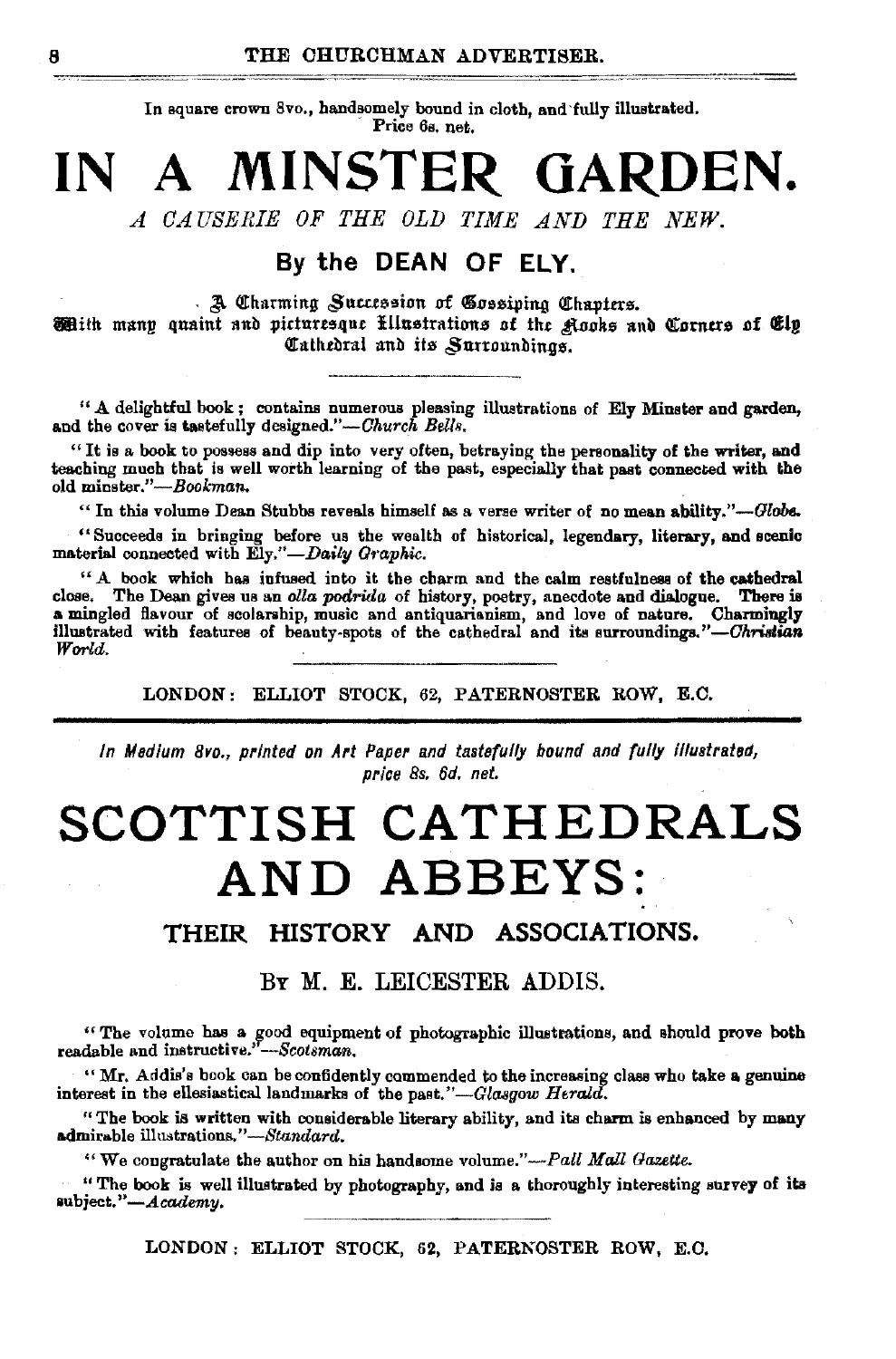### EDUCATIONAL.

# DOVER COLLEGE.

beadmaster: REV. W. C. COMPTON, M.A.

HXHIBITIONS (£20) for Sons of Clergy. Full Fees, £80. Recent Successes include direct, first try, into Woolwich and Sandhurst. Nineteen out of twenty-one passed

Every Boy has a separate Bedroom. SEPARATE JUNIOR SCHOOL FOR BOYS UNDER THIRTEEN.

#### WORCESTER CATHEDRAL **KING'S SCHOOL.**

Head Master: Rev. W. H. CHAPPEL, M.A.,

Formerly Scholar of Worcester College, Oxford, and lately Assistant and House Master at Martborough College.

First-Grade Endowed School. Public School Education at moderate cost. Twenty King's Scholars receive Tuition Free. Election annually in November. Valuable Exhibitions at the Universities. Spacious modern Boarding House. He

For Prospectus and Honour List apply, THE HEAD MASTES, SCHOOL HOUSE, WORCESTER.

#### *GRAMMAR SCHOOL.* DAVENTRY

Founded A.D. 1600.

PUBLIC SCHOOL EDUCATION at moderate cost. Resident staff of University Graduates in Honours. Fontrance scholarships. Special terms for some of clergy and medical men. Sound Church teaching.<br>Healthy situation, 800 feet above sea-level. Good buildings. Large Playing-fields, Laboratory, Gymnasium, Fives' Court. Experienced Matron.

Entrance Scholarship for Sons of Clergy naturally reducing Fees.

For Prospectus apply: REV. H. JOHNSON, Head Master

#### WARWICK **SCHOOL.**

HEAD MASTER: Rev. R. PERCIVAL BROWN, M.A., LATE SCHOLAR OF TRINITY COLLEGE, CAMBRIDGE.

#### **Fees. £80.**

THE School was chartered by Edward the Confessor. Buildings entirely modern on beautiful and healthy country site. Chapel, Gymnasium, Sanatorium, Workshop, Fives' Court, Bicycle House, etc. Excellent bearding-houses for ov and Navy classes. Leading Exhibitions of £50. Boys may enter the Junior House from the age of eight.

# **THE FERNS, 133, GREEN LANES, N.**<br>(Near Highbury New Park, London.)

MRS. WATKIN (successor to the MISSES BIRCHALL) receives a limited number of RESIDENT PUPILS.<br>M Large Staff of highly-qualified Teachers. Home comforts and loving care, combined with a high-class The English of Branch Control of Branch Community and the control of the englishment Professors attend for Languages, Elocution, Science Lectures, the Accomplishments, etc. Preparation for all Examinations. Large Garden fo to Clergymen, Parents, etc.

SPECIAL ARRANGEMENT FOR ENTIRE CHARGE OF PUPILS FROM ABROAD.

#### NOW READY, CHEAP AND EIGHTH EDITION.

In demy 12mo., tastefully printed and bound, 1s. 6d. post free.

#### **ROVS** FOR . (and their Fathers) on Morals, Mind, and Manners. By "AN OLD BOY."

"The advice is simply excellent. It is practical, minute, and although high-toned, not too stringent." -Literary World.

"The teaching is high-principled, liberal-minded, and drawn from practical experience."-Caristian World. "An admirable little volume, full of sound sense and wise suggestions, pienty of sympathy. with wholesome liberty."-Daity News.

ELLIOT STOCK, 62, PATERNOSTER ROW, LONDON, [E.C.]

ğ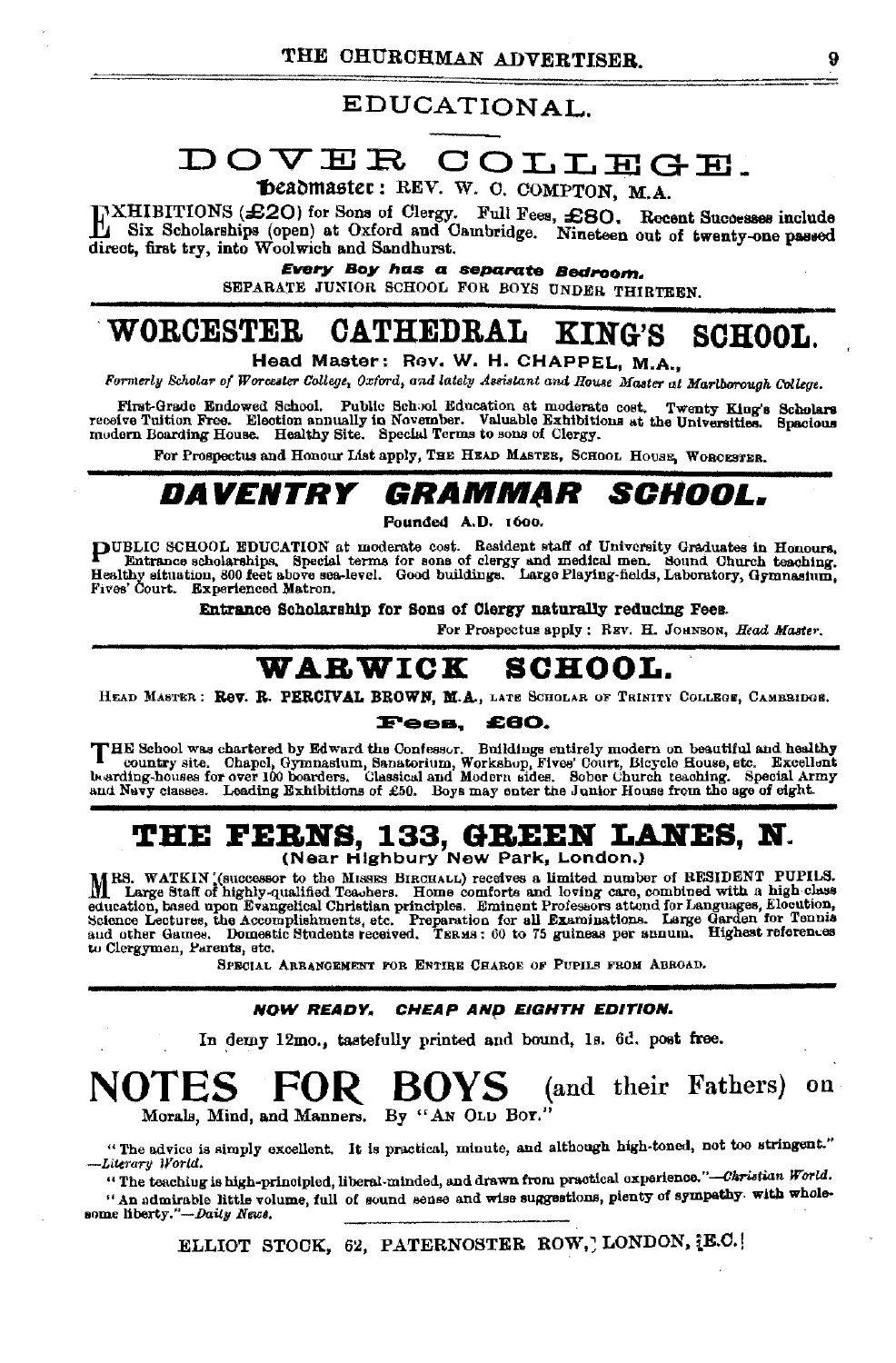#### **ECCLESIASTICAL INSURANCE OFFICE.** LIM. **BURGLARY INSURANCE.** FIRE INSURANCE. **GLASS INSURANCE.**

FIRE INSURANCE. BURGLARY INSURANCE. GLASS INSURANCE.<br>The Surplus Profits are devoted to Institutions, etc., for the bonefit of the Girgy and of Church objects.<br>Already a sum of £33,000 has been so distributed, including £

#### INSTITUTION. CLERGY PENSIONS

ULLET IN SIUNN INSITITUT ION.<br>
FOUNDED 1886. INCORPORATED 1987 ISSUES.<br>
FOUNDED 1988. INCORPORATED 1989.<br>
The distinguishing characteristic of the scheme of the Institution may be concisely stated in the three<br>
words, "So

JOHN DUNCAN, F.I.A., Secretary and Actuary.

### METROPOLITAN DRINKING FOUNTAIN & CATTLE TROUGH ASSOCIATION. PATRONESS-HER MAJESTY QUEEN ALEXANDRA.

FUNDS URGENTLY NEEDED. SUPPORTED ENTIRELY BY VOLUNTARY CONTRIBUTIONS.

#### Offices: 70, VICTORIA STREET, WESTMINSTER, S.W.

President--HIS GRACE THE DUKE OF PORTLAND, K.G., etc., etc., Chairman--MAJOR-GENERAL HON. H. F. EATON.<br>Treasurer---HENRY GURNER, Esq., etc., Chairman--MAJOR-GENERAL HON. H. F. EATON.<br>Committee--VENERABLE ARCHDEACON SINCLAI

Secretary-CAPTAIN W. HOLMES.

This is the only Society providing FREE SUPPLIES OF WATER FOR MAN AND BEAST IN THE STREETS OF LONDON. The Association being entirely dependent upon voluntary contributions of the SERVERT OF LONDON. For each the COMMITTEE V suffering.

Annual Subscriptions and Donations will be thankfully received by the Bankers, Messrs. Barclay and Co., Pall Mall. East, S.W., and 54, Lombard Street, E.C., or by the Secretary.



Patrons: His Majesty THE KING, Her Majesty QUEEN ALEXANDRA. President: Field-Marshal H.R.H. the DUKE OF CAMBRIDGE, K.G. Treasurer-HORACE BROOKS MARSHALL, Esq., M.A., J.P., D.L. Senior School-MAITLAND PARK, N.W. Junior School-HORNSEY RISE, N.W.<br>Conbalescent Home-HAROLD ROAD, MARGATE. NEW ANNUAL SUBSCRIPTIONS AND DONATIONS ARE URCENTLY NEEDED so that the work of the charity in succouring "the widow and the fatherless in their affliction" may be fully maintained. Two Votes are allowed at each Election for every Guinea subscribed. SECRETARY: ALEXANDER GRANT. OFFICES: 73, CHEAPSIDE, E.C. BANKERS: LONDON JOINT STOCK, PRINCES STREET E.C.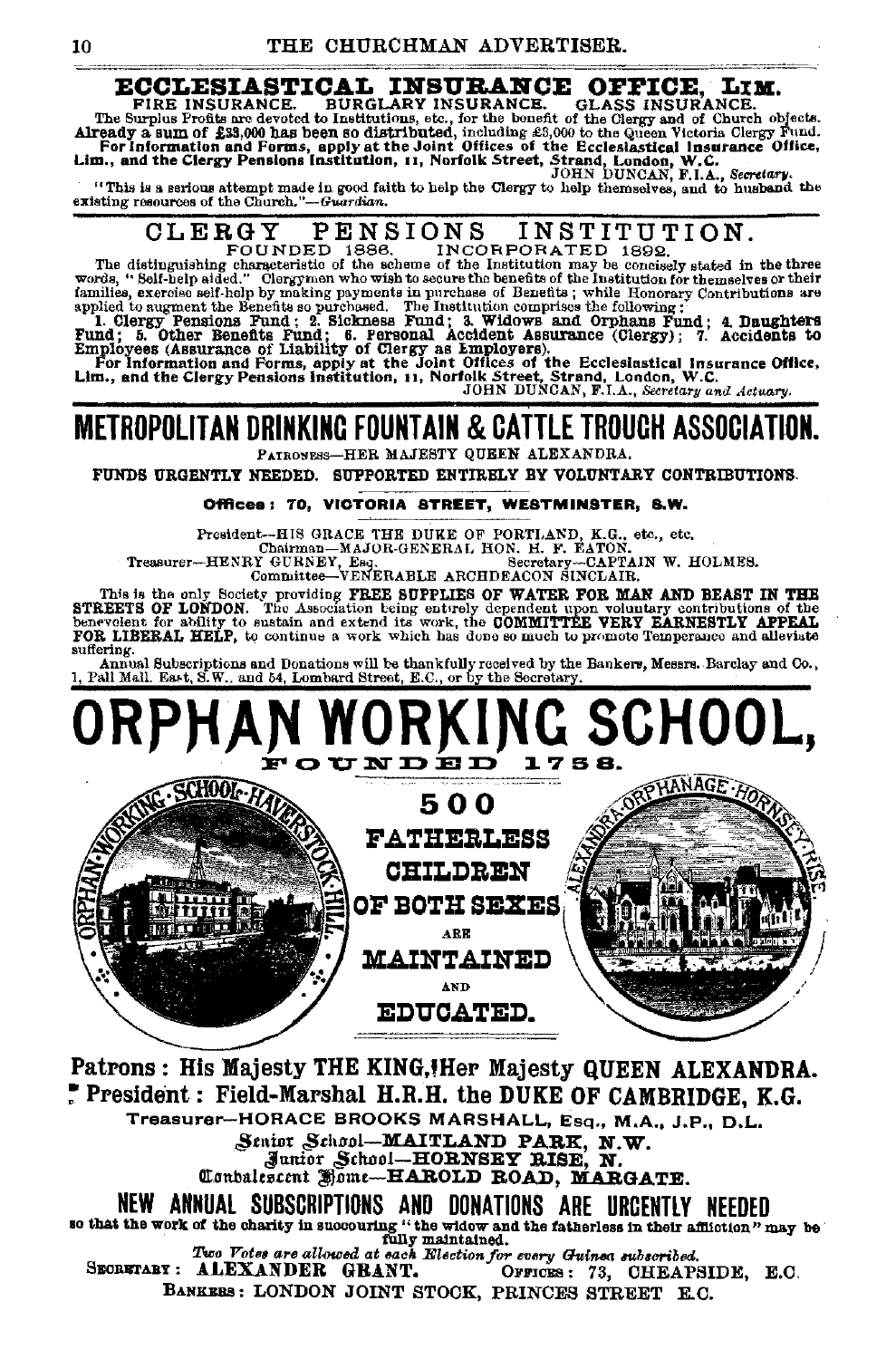### **MORAVIAN MISSIONS.**  (ESTABLISHED 1732.)

OLDEST TO HEATHEN-FIRST TO LEPERS-

# Present Position and Pressing Needs.

FOR GENERAL FUND—largely increased annual help (at least £4,000) if existing Missions are to be maintained and Deficiency averted.

FOR THE LEPER HOME, Jerusalem, £500 is wanted at once to provide a new and larger 'Vater Reservoir, which has become indispensable. The Patients have doubled in number!

!-'OR LABRADOR, hit?erto self-supporting, but suddenly crippled in its resources, £2.000 annually IS urgently required for a few years, until the Mission can be re-established. For this need, and to avert loss to the General Fund, an ADDITIONAL Fund is being raised.

Will God's people ·make these needs a subject of EARNEST PRAYER?

### CONTRIBUTIONS WILL BE THANKFULLY RECEIVED

and information given by the REV. W. WETTON COX, at the Offices of the LONDON ASSOCIATION, '1, New Court, Lincoln's Inn, LONDON, W.C., who will also gladly arrange for Meetings, Sermons, Lectures, etc.

N.B.-About one in sixty members of the devoted little Church is a Missionary, and so richly is their work blessed that those gathered out of Heathenism number near 100,000, or some three times as many as the Parent Church. There are some 190 Stations, and the annual expenditure bas averaged under £80,000, of which nearly two-thirds has been raised from various sources in the foreign field.

# PAROCHIAL MISSIONS TO THE JEWS AT HOME AND ABROAD.

Honorary Secretaries:

The REV. CANON SIR JAMES E. PHILIPPS, BART., WARMINSTER.

The VEN. ARCHDEACON SUTTON, PEYENSEY, HASTINGS.

Organizing Secretary: The REV. W. 0. E. OESTERLEY.

OFFICE: A. C. S, OFFICE, 39, VICTORIA STREET, WESTMINSTER, S. W.

This Society is worked strictly on the parochial system of the Church. Duly qualified men are sent as curates, under the incumbents, to parishes in London and other big towns, where large numbers of Jews congregate.

All information gladly given on application to the Organizing Secretary.

# **Spanlsb** ~ **Portugu¢S¢ Cburcb Jlld SOCI¢tp.**

President: RIGHT REV. BISHOP INGHAM, D.D.

### HELP URGENTLY NEEDED.

The Bishop of Durham writes, Oct. 30, 1901: "The Society's work has a VERY WABM PLACE IN MY HEART."

Contributions will be gratefully received by the Rev. H. E. Novas D.D., or by the Rev. Thos. J. PunverarAFr, M.A., Secretary, Church House, Westminster, S.W.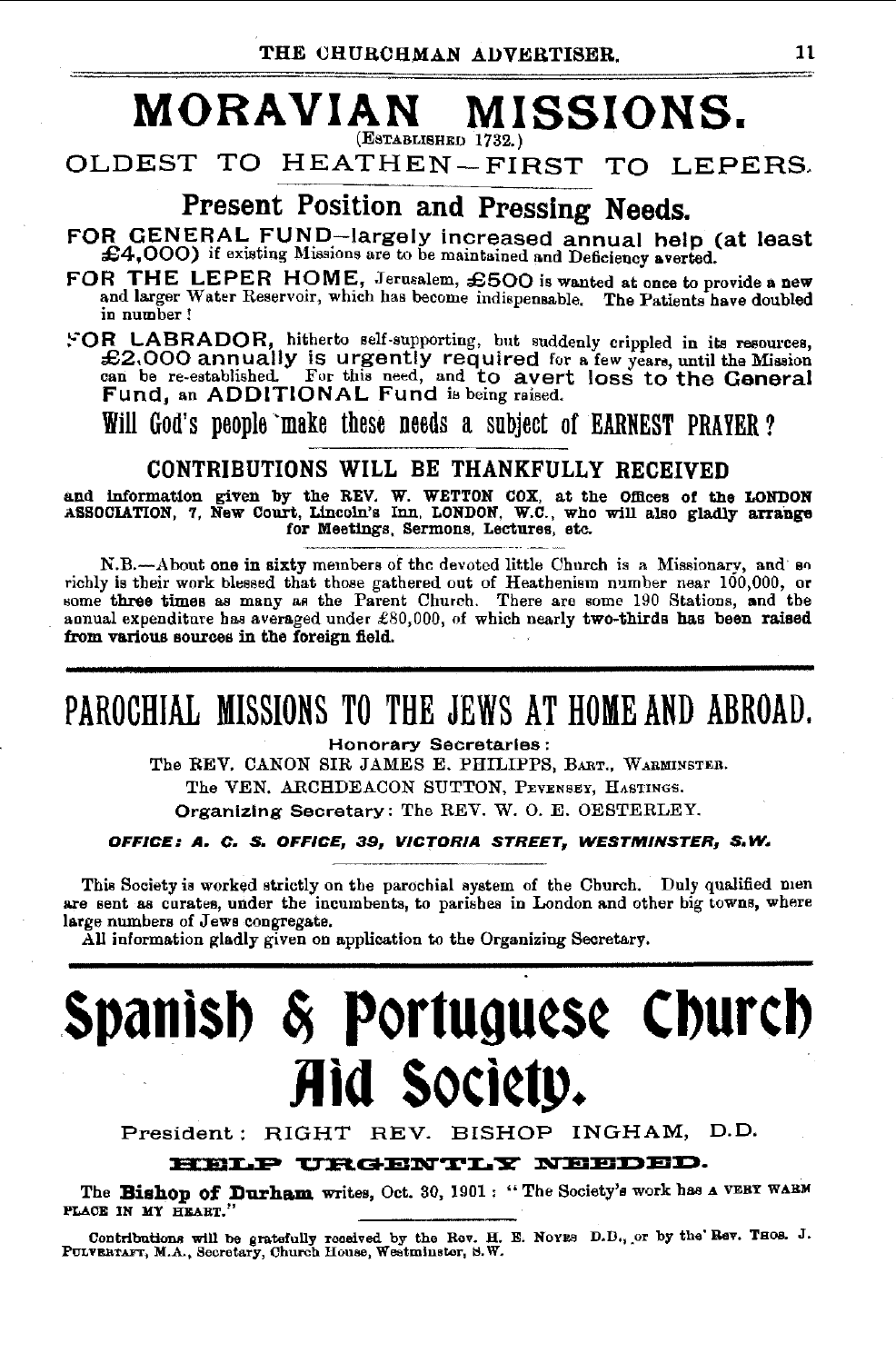# The *Mational* Protestant Church Union.

To Promote the Principles of the Reformation as set forth in the Prayer Book and Articles of the Church of England.

President-W. D. CRUDDAS, Esq. Chairman-The Rev. Prebendary H. W. WEBB-PEPLOE. M.A. Treasurer-T. VICTOR BUXTON, Esq., J.P. General Secretary-Sir C. ROBERT LIGHTON.

The Committee EARNESTLY APPEAL for the INCREASED SUPPORT of 1,000 NEW MEMBERS to enable them to extend the publication and lecture work of the Society. Full particulars of the Society's objects and operations and terms of membership can be obtained on application to the Secretary,

# OFFICES OF THE UNION. 324. REGENT STREET. LONDON. W. Handkerchiefs a Great Speciality.



#### **EVANGELICAL** M:13 ALLIANCE.

The Council of the Evangelical Alliance specially ask for continued financial helptand for prayer. The need is urgent. Moneys are required for work on the Continent and in far-off lands, as program Great Britain. The Council desire to give hearty thanks for the help already received.<br>Subscriptions of smaller amounts will be gratefully acknowledged, but donors of £20 and upwards<br>will be entitled to all the pri

The approaching great International Conference in Hamburg in August 27th-31st, 1902, will entail a very large expenditure of money, and the Council look for support in this effort, so helpful to the Gospel on the Continent.

Contributions and names of New Members may be sent to the Secretary, 7, Adam Street. Strand, W.C.

ANNUAL CONFERENCE AT BOURNEMOUTH. November 26th, 27th, 28th.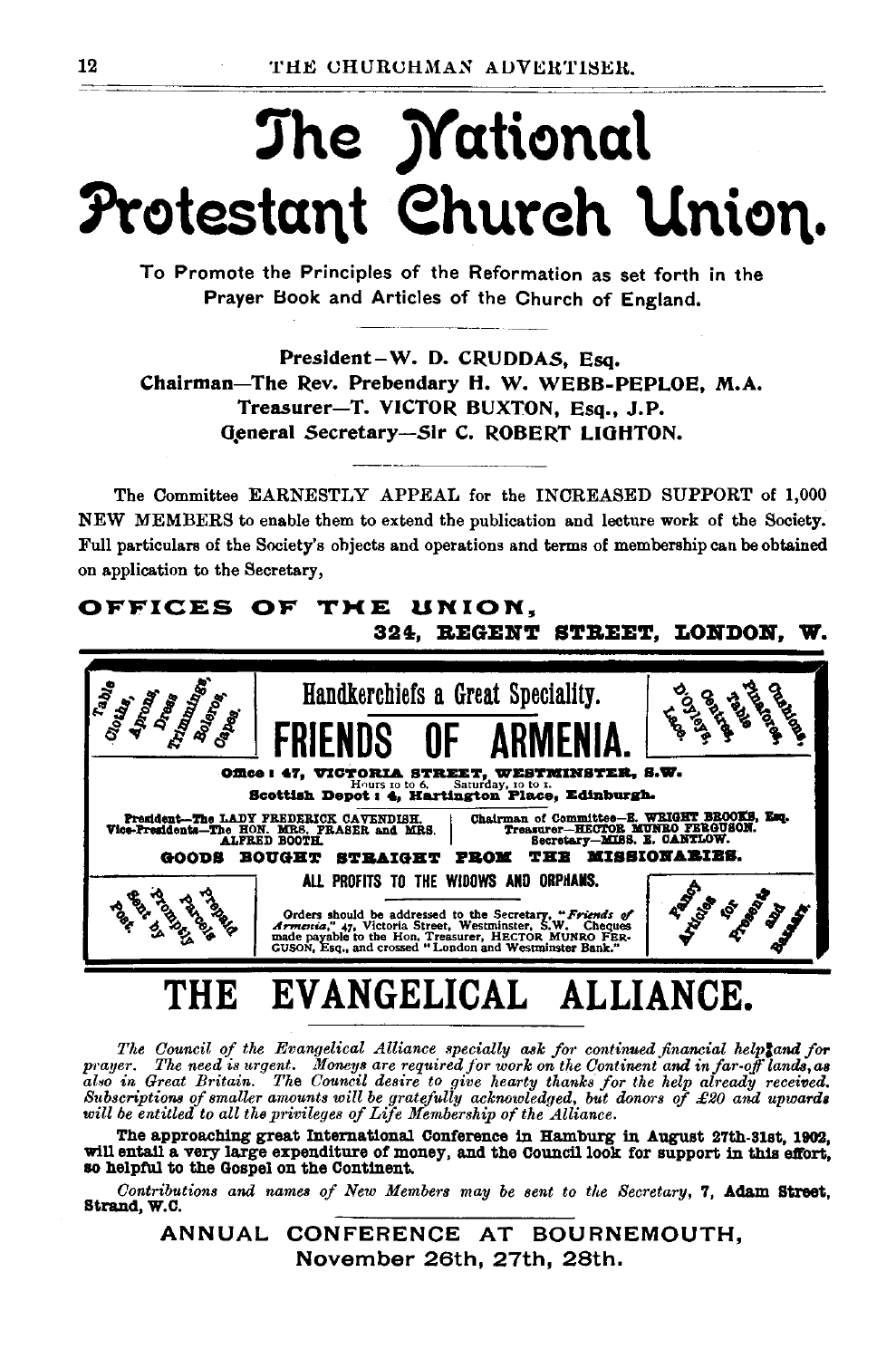# HELP FOR THE OUTCAST.

102 LABOUR HOMES and Agencies in all parts of London and the Provinces, from Edinburgh to Plymouth, and Cambridge to Dublin, for Men, Women, Girls and Boys, Inchristes, First Offenders, Discharged Prisoners, Ex-convicts, Tramps, Hooligans, Destitute. Starving, and all who have "gone under" in the sea of life. Every case dealt with wholly Starving, and all who have gone much in the sea of life. Every case useful with whom cases dealt with yearly; 56 per cent of those received started afresh in life. Headquarters staff almost wholly honorary. Donations, and cast-off clothing of all sorts urgently needed. Bankers, Barolavs,

Rev. W. CARLILE, Hon. Chief Sec. Church Army Hdqrs., 130, Edgeware Rd., London, W.

### INFANT ORPHAN ASYLUM, WANSTEAD.

Patron-HIS MAJESTY THE KING.

This Institution entirely maintains and educates in accordance with the principles of the Church of This Institution entirely maintains and educates in accordance with the principles of the Church of Repland the orphane of those once cocupying a jair position in life. Since the foundation of the Asylum, it is dependent o

ANNUAL SUBSCRIPTION-One Vote, ros. 6d.; Two Votes, £1 IS.; LIFE SUBSCRIPTION-<br>One Vote, £5 5s.; Two Votes, £10 ros.

BANKERS-MESSRS. WILLIAMS DEACON'S BANK. OFFICES-63, LUDGATE HILL, E.C.

A. HARDING GREEN, Secretary.

### PROTESTANT REFORMATION SOCIETY.

The OLDEST Church Society for the Maintenance of the Religious Principles of the Reformation. The ONLY Mission to Roman Catholics in England.

(Established 1827.)

**MISSIONARY. EDUCATIONAL, EVANGELISTIC.** 

Resident Missionaries to Roman and Ritualistic Centres. Sermons and Lectures by the Rev. C. H. H. WRIGHT, D.D., M.A., Ph.D., Clerical and General Superintendent.

Educational Lantern Lectures on Church History by the Organizing Secretary, WALTER A. LIMBRICK.<br>Cheep effectives on Church History by the Organizing Secretary, WALTER A. LIMBRICK.<br>Donations, Subscriptions, or requests for

WALTER A. LIMBRICK, Secretary, 62, Berners Street, London, W.

#### **THE PROTESTANT ALLIANCE IS**

**OLDEST Society** 

Which has for its object the UNION OF ALL PROTESTANTS in maintaining the Scriptural Principles of the Reformation against Ritualism and Romanism.

The

 $\sim$ 

**ONLY** The Society

Having an ILLUSTRATED Protestant Monthly Paper, post free to Members. A copy of the current issue will be sent GRATIS on application.

Contributions in support of the general work of the Protestant Alliance will be thankfully received by

S. W. BRETT, SECRETARY, 430, STRAND, LONDON, W.C.

## THE EAST END MISSION TO THE JEWS.

Funds urgently needed towards the MEDICAL MISSION, the GENERAL WORK. The CHARITY WORK, to alleviate the sufferings of the sick and distressed. 5,000 sick were treated at the Mission last year. Many confessed Christ.

> Secretary: D. OPPENHEIM, 119, LEMAN STREET, E. Bankers: LONDON & WESTMINSTER BANK.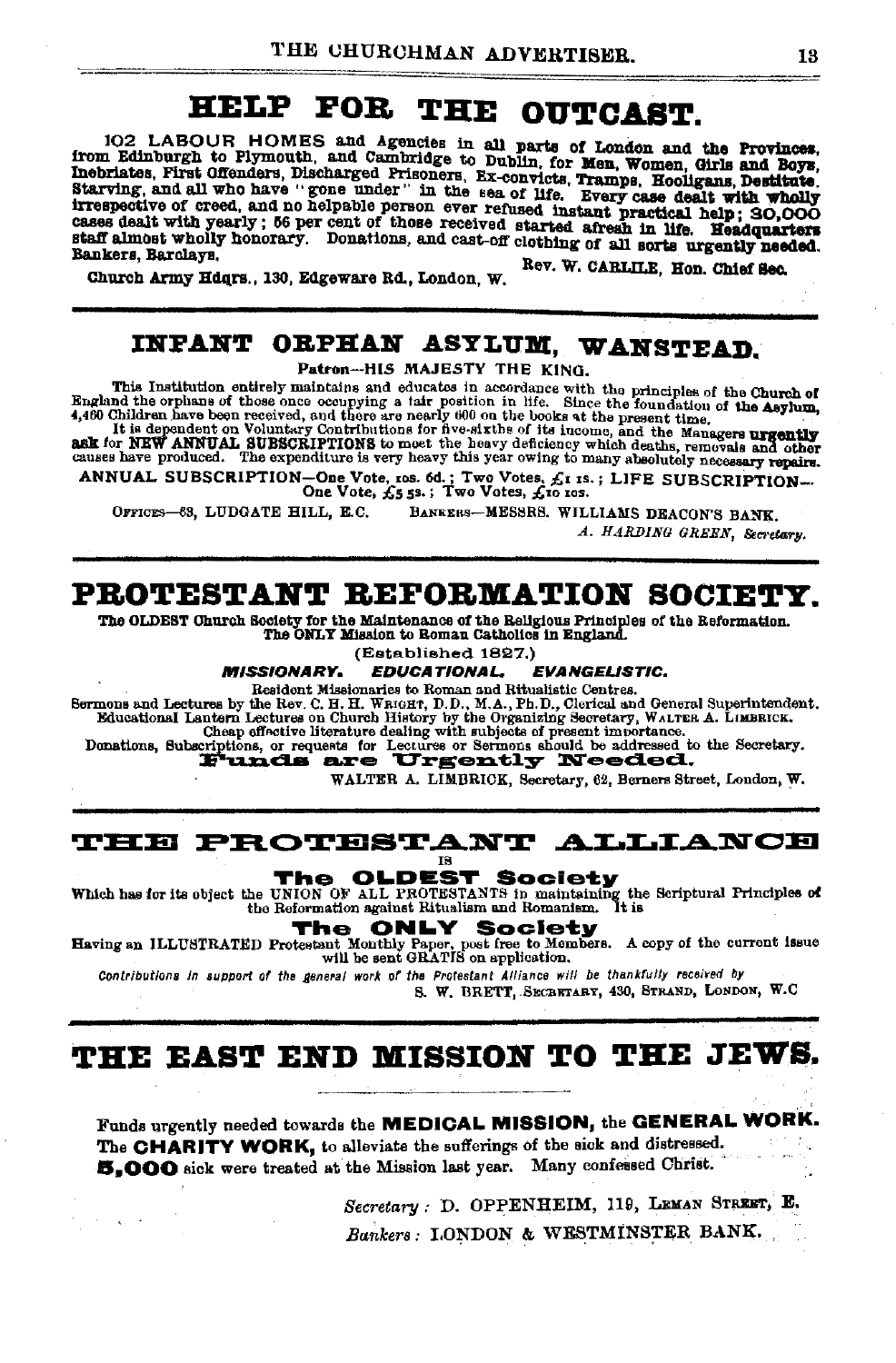**BIBLE LANDS MISSIONS' AID SOCIETY (Founded 1854).** Office: 7, Adam St., Strand. Rev. W. A. ESSERY. Hon. Sec.

**DY** well-known national causes our Income was so reduced last vear that many usual grants made by the Society were Shortened, and some entirely cut off. The Lord's impoverished workers in Bible Lands pathetically press us to send them our Ails this year: to do so we need a generous increase of £750. These Aids go to native churches and pastors, to schools and teachers, to hospitals and patients, and to children in Armenian orphanages. We aim to evangelize the Bible Lands. Will the readers of the "Churchman" kindly send us contributions in this present and instant need? KINNAIRD, Treasurer.

The Lord Bishop of Durham and the Rev. Preb. Webb-Peploe are members of our Hon. Council.

## RELIEF OF PERSERI

Poor Jews in Jerusalem have suffered most severely this last year from disease and water famine. Relief given in the year to 8.834 souls. besides employing 70 men daily on Abraham's Vineyard. Many more ask for work.

**FUNDS URGENTLY NEEDED** for Food, Fuel, and Employment.

Hon. Treasurer: F. A. BEVAN, 54, LOMBARD STREET, E.C. 41, PARLIAMENT STREET, S.W. Secretary: E. A. FINN,

### "LIBERATOR" RELIEF FUND.

£10,000 required to Relieve New and Urgent Cases.

HUNDREDS of aged and afflicted victims, so cruelly robbed of their life-savings by the great Liberator Fraud, just as they were hoping to enjoy the fruit of their industry and thrift. Many of them are members of the Church of England. Cheques and P.O.'s should be sent to the Secretary, Rev. J. STOCKWELL WATTS, 16, Farringdon Street, E.C.



Increased Contributions and Offerturies, urgently needed, should be forwarded to the Secretary, Commander W. Davison, R.N., 11, Buckingham St., Strand, London, W.O.

CHRISTIAN **EVIDENCE** SOCIETY. 26. CHARING CROSS. S.W.

President-THE ARCHBISHOP OF CANTERBURY. Testamour-HE ARACHISTOTY UNIT RESPONSE.<br>
The President-BIR G. G. STOKES, Bt., P.R.S.<br>
Chairman of Council-THE LORD CHANCELLOR.<br>
Traguer--R. GOSCHEN, Esq.<br>
Secretary--REV. C. LLOYD ENGER EQ.<br>
Bankers--MESSRS, BARCLAY & CO.,

East, S.W.

Objects. - To declare and defend Christianity as a Divine Revelation, by Lectures, Sermons, Classes for Study and Examination (with prizes, etc.), Publications (books and tracts), correspondence, and interviews. An Evidential Mission, in London and great provincial centres, of the highest order will (D.V.) com-

mence January, 1902. FUNDS MOST URGENTLY NEEDED.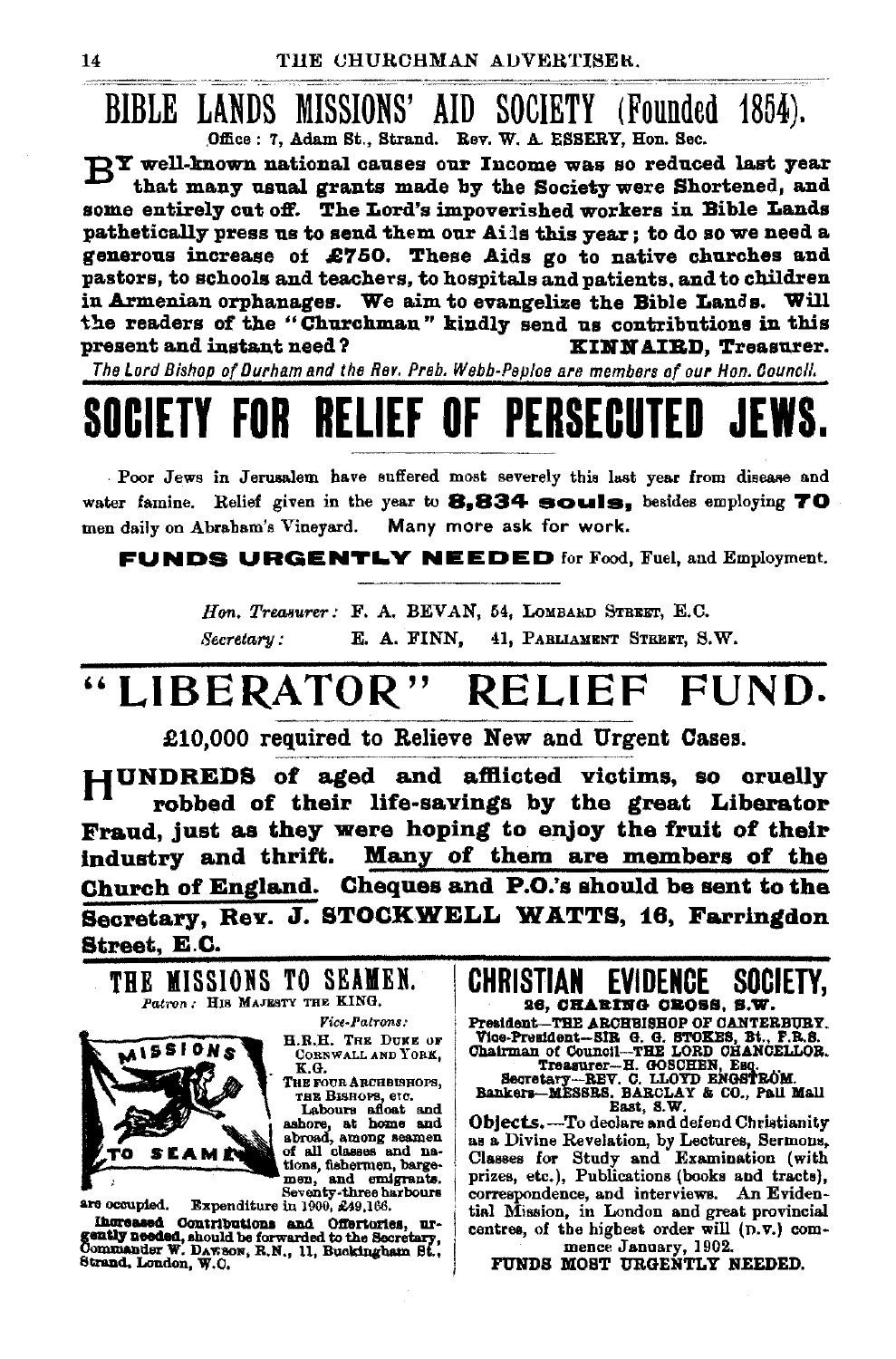

CURE INDIGESTION, LOSS OF APPETITE, OIZZINESS, BILIOUS and SICK HEADACHE, &c.

They Purify the Blood, Strengthen the System, and are the Safest and most Reliable Medicine for Female Ailments.

Manufactured only ..t 78. NEW OXFORD STARET, LONDON; sold by all Chemists and Medicine Vendors.